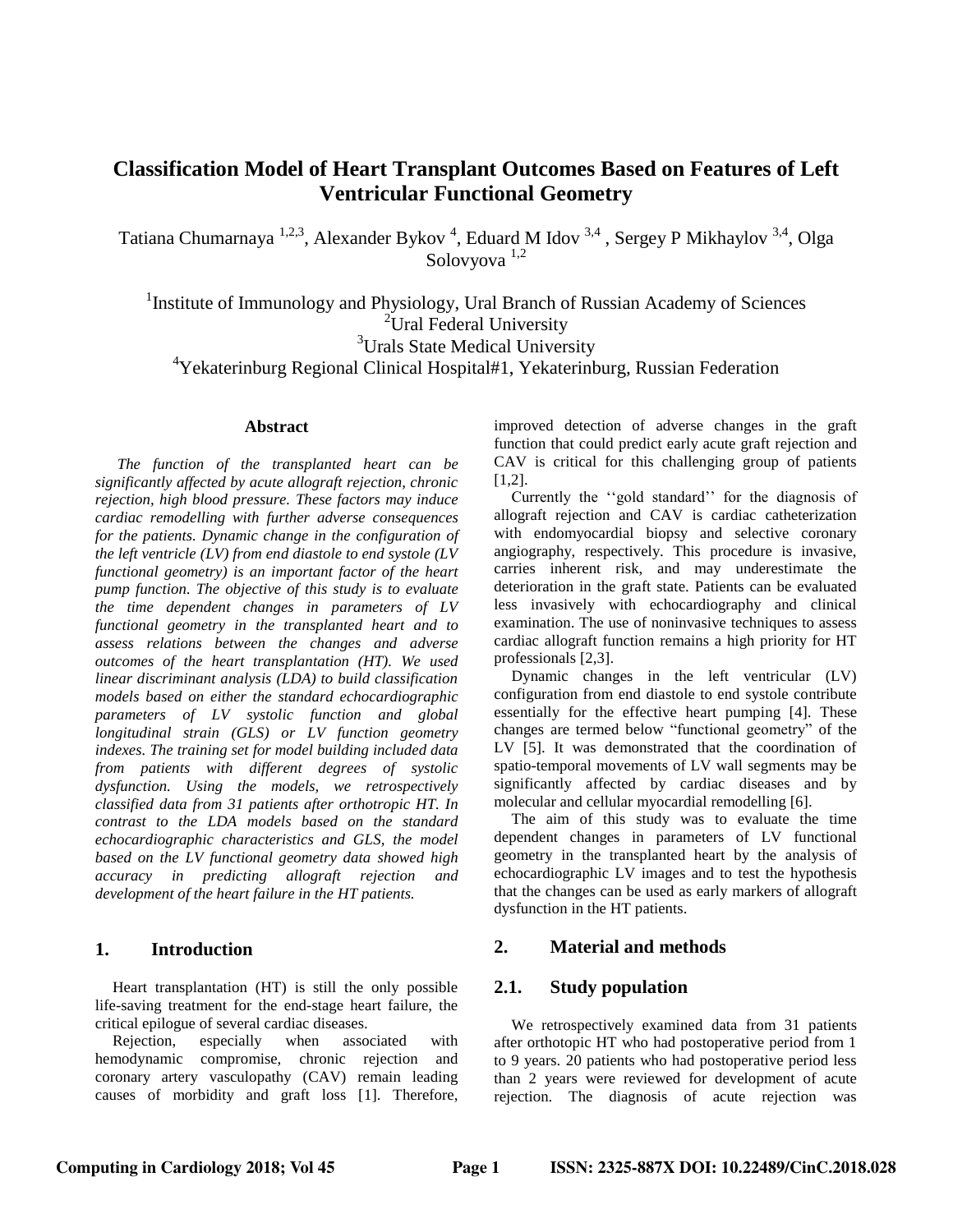Table 1. Indexes of LV

|                    |                               | OHT( <sub>2</sub> years)    |                                |                             | $OHT$ ( $>$ 2years)           |                             |                                |                                |
|--------------------|-------------------------------|-----------------------------|--------------------------------|-----------------------------|-------------------------------|-----------------------------|--------------------------------|--------------------------------|
| Indexes            | <b>NSF</b>                    | <b>MSD</b>                  | SSD                            |                             |                               | II class                    | Start                          | III and IV class               |
|                    |                               |                             |                                | Non rejection               | Rejection                     |                             | progressive<br><b>CHF</b>      |                                |
| EF, %              | $70 + 2$                      | $65\pm4$                    | $25 \pm 2^{*5}$                | $49 \pm 1$                  | $43\pm1$                      | $61\pm4$                    | 60±3                           | $34\pm2^{*}\$                  |
| EDV, ml            | $94\pm2$                      | $100 \pm 3$                 | $220 \pm 14^{*8}$              | $91 \pm 3$                  | $100 \pm 3$                   | $100 + 4$                   | $99 \pm 3$                     | $190 \pm 15$ <sup>*§</sup>     |
| ESV, ml            | $31 \pm 2$                    | $41\pm3$                    | $170 \pm 12^{*}$               | $48 + 2$                    | $61 \pm 2^{*}\$               | $43\pm3$                    | $42 + 3$                       | $150 \pm 11^{*}$               |
| SWTd, mm           | $9 + 0.2$                     | $9 \pm 0.2$                 | $7 \pm 0.3$                    | $11\pm0.3$                  | $12\pm0.3$                    | $9 \pm 0.2$                 | $9 + 0.2$                      | $8 \pm 0.3$                    |
| PWTd, mm           | $10\pm0.2$                    | $10\pm0.2$                  | $8 \pm 0.3$                    | $12\pm0.3$                  | $13 \pm 0.3$                  | $10\pm0.2$                  | $10\pm0.2$                     | $8 \pm 0.3$                    |
| $GLS(\%)$          | $-21 \pm 2$                   | $-18\pm2$                   | $-8\pm3^{*5}$                  | $-15\pm2$ <sup>*</sup>      | $-13\pm2$ <sup>*</sup>        | $-18+2$                     | $-17\pm2$                      | $-10\pm3^{*}\$                 |
| CV REF, %          | $13\pm1$                      | $22 \pm 1$ <sup>*</sup>     | $46 \pm 3$ <sup>*§</sup>       | $35 \pm 1^{8}$              | $43 \pm 3$ <sup>*§</sup>      | $25 \pm 1$ <sup>*</sup>     | $41 \pm 3$ <sup>*§</sup>       | $47 \pm 3$ <sup>*§</sup>       |
| CV AI, %           | $12 \pm 1$                    | $18 \pm 1$ <sup>*</sup>     | $37\pm2$ * $\frac{1}{3}$       | $18 \pm 1$ <sup>*</sup>     | $26 \pm 2$ <sup>*§</sup>      | $23 \pm 1$ <sup>*</sup>     | $27 \pm 2$ <sup>*§</sup>       | $38 \pm 2^{*}\$                |
| SI ED              | $0.55 \pm 0.01$               | $0.54 \pm 0.0$              | $0.64 \pm 0.02$ <sup>*§</sup>  | $0.49 \pm 0.0^*$            | $0.49 \pm 0.02$ <sup>*</sup>  | $0.49 \pm 0.0$              | $0.54 \pm 0.02$                | $0.64 \pm 0.02$ <sup>*§</sup>  |
| SI ES              | $0.47 \pm 0.01$ <sup>#</sup>  | $0.43 \pm 0.0$ <sup>#</sup> | $0.62 \pm 0.02$ <sup>#*§</sup> | $0.41 \pm 0.0^*$            | $0.43 \pm 0.02$ <sup>#*</sup> | $0.41 \pm 0.0^*$            | $0.51 \pm 0.02$ <sup>#*§</sup> | $0.61 \pm 0.02$ <sup>#*§</sup> |
| $\Delta$ SI, %     | $15 \pm 2$                    | $18\pm2$                    | $3\pm1$ * $\frac{1}{3}$        | $16\pm2$                    | $13\pm1$                      | $15 \pm 2$                  | $3\pm1$ <sup>*§</sup>          | $3\pm1$ * $\frac{1}{3}$        |
| <b>GIED</b>        | $0.74 \pm 0.01$               | $0.72 \pm 0.0$              | $0.75 \pm 0.01$                | $0.68 \pm 0.0^*$            | $0.75 \pm 0.01$               | $0.74 \pm 0.0$              | $0.75 \pm 0.01$                | $0.75 \pm 0.01$                |
| <b>GIES</b>        | $0.68 \pm 0.01$ <sup>#</sup>  | $0.65 \pm 0.0$ <sup>#</sup> | $0.75 \pm 0.01$ *§             | $0.62 \pm 0.0^{**}$         | $0.75 \pm 0.01$ <sup>*§</sup> | $0.66 \pm 0.0$ <sup>#</sup> | $0.71 \pm 0.01$ **             | $0.74 \pm 0.01$ <sup>*§</sup>  |
| $\Delta$ GI, %     | $8 + 0.1$                     | $9 \pm 0.1$                 | $1\pm0.01$ *§                  | $9 \pm 0.1$                 | $1\pm0.01$ * $\frac{5}{3}$    | $8 + 0.1$                   | $3 \pm 0.01$ *§                | $1\pm0.01$ <sup>*§</sup>       |
| <b>ACIED</b>       | $0.41 \pm 0.004$              | $0.43 \pm 0.0$              | $0.39 \pm 0.01$ <sup>*§</sup>  | $0.41 \pm 0.0$              | $0.39 \pm 0.01$ <sup>*§</sup> | $0.41 \pm 0.0$              | $0.40 \pm 0.01$                | $0.39 \pm 0.01$ <sup>*§</sup>  |
| <b>ACIES</b>       | $0.44 \pm 0.001$ <sup>#</sup> | $0.45 \pm 0.0^*$            | $0.39 \pm 0.01$ <sup>*§</sup>  | $0.43 \pm 0.0$ <sup>*</sup> | $0.38 \pm 0.01$ <sup>*§</sup> | $0.45 \pm 0.0^*$            | $0.39 \pm 0.01$ <sup>*§</sup>  | $0.39 \pm 0.01$ <sup>*§</sup>  |
| $\triangle$ ACI, % | $4\pm 0.5$                    | $4\pm 0.5$                  | $0\pm 0.2$ *§                  | $4\pm0.5$                   | $0\pm0.2$ <sup>*§ †</sup>     | $4\pm0.5$                   | $1\pm0.2$ <sup>*§</sup>        | $0\pm 0.2$ <sup>*§</sup>       |
| <b>FSPI ED</b>     | $0.19 \pm 0.02$               | $0.24 \pm 0.0^*$            | $0.15 \pm 0.01$ <sup>*§</sup>  | $0.25 \pm 0.0^*$            | $0.15 \pm 0.01$ <sup>*§</sup> | $0.26 \pm 0.0^*$            | $0.25 \pm 0.01$ <sup>*§</sup>  | $0.15 \pm 0.01$ <sup>*§</sup>  |
| <b>FSPI ES</b>     | $0.32 \pm 0.02$ <sup>#</sup>  | $0.37 \pm 0.0^{**}$         | $0.19 \pm 0.02$ <sup>*§</sup>  | $0.41 \pm 0.0^{**}$         | $0.18 \pm 0.02$ <sup>*§</sup> | $0.39 \pm 0.0^{**}$         | $0.29 \pm 0.02$ <sup>*§</sup>  | $0.19 \pm 0.02$ <sup>*§</sup>  |
| $\Delta$ FSPI, %   | $37 + 3$                      | $34\pm3$                    | $17\pm6$ * §                   | $32\pm3$                    | $16 \pm 5$ <sup>*§</sup>      | 33±3                        | $15\pm4$ * $\frac{15}{3}$      | $16 \pm 6$ * $\frac{1}{3}$     |

EF- LV ejection fraction, EDV and ESV - end diastolic and end systolic volume, SWT - septum wall thickness, PWT - CV REF coefficient of variation of individual regional ejection fraction, CV AI - coefficient of variation of individual asynchrony index, SI sphericity index, ED - end diastole, ES- end systole, Δ - relative change of index between ED and ES, GI - Gibson index, ACI - apical conicity index, FSPI - Fourier shape-power index, (#p<0.05 between ED and ES, \* - p<0.05 between pathology and NSF,  $\frac{8}{7}$  - p<0.05 between SSD and MSD).

based on the criteria of the International Society for Heart and Lung Transplantation (ISHLT). Biopsy specimens with ISHLT grade 2R rejection or higher were considered as the rejection group and grade 0R or 1R were classified as the non-rejection group. There were examined data from data the total 105 cases (4 cases per patient in average) and 38 cases were classified as acute rejection. Biopsy was accompanied by echocardiographic evaluation performed within 1 week before or 1 day after the date of the biopsy.

17 patients had postoperative period more than 2 years (total 67 cases). This subgroup of patients was investigated for progressive chronic heart failure (CHF). In addition to standard clinical procedures for assessing the patient's condition, echocardiography was performed. For 27 cases, class II CHF was identified according to the New York classification of American Heart Association (AHA), for 25 cases III-IV grade of CHF. In 15 cases, echocardiography was evaluated in a month before the adverse outcomes (progression of CHF).

The training set for building classification models consisted of the data from three groups of patients with different degrees of LV systolic dysfunction. The first control group consisted of data from 24 healthy volunteers without signs of cardiovascular diseases called below as the group of normal systolic function (NSF). The second group of mild systolic dysfunction (MSD) with preserved LV systolic function (ejection fraction >50%) consisted of 52 patients suffering from ischemic

heart disease. And the third group with significant LV systolic dysfunction (SSD) consisted of 25 patients with dilatational cardiomyopathy (ejection fraction  $\langle 35\% \rangle$ ). The study was approved by ethics comities of Yekaterinburg Regional Clinical Hospital # 1. All subjects provided written informed consent.

# **2.2. Echocardiography**

Ultrasound LV images in classical 2D apical fourchamber view were recorded during the entire cardiac cycle simultaneously with ECG recording by ultrasound system Philips IE33. The systolic function was evaluated by Simpson's method. Echocardiography standard protocol involved such parameters as: LV ejection fraction, LV end-diastolic and end-systolic volumes, thicknesses of septum and of the posterior LV wall. In addition, the endocardial and epicardial borders were obtained semiautomatic by using QLab (Philips). These borders were visually inspected throughout the cardiac cycle and manually adjusted if necessary. Peak systolic longitudinal strain was obtained in 7 LV segments from an apical 4-chamber view by using QLab. Global longitudinal strain (GLS) was calculated as the average of strain values obtained from the 7 segments.

For evaluation of functional geometry parameters all echocardographic images with myocardial borders were digitized and analyzed off-line with using custom made software [5]. The contribution of different LV wall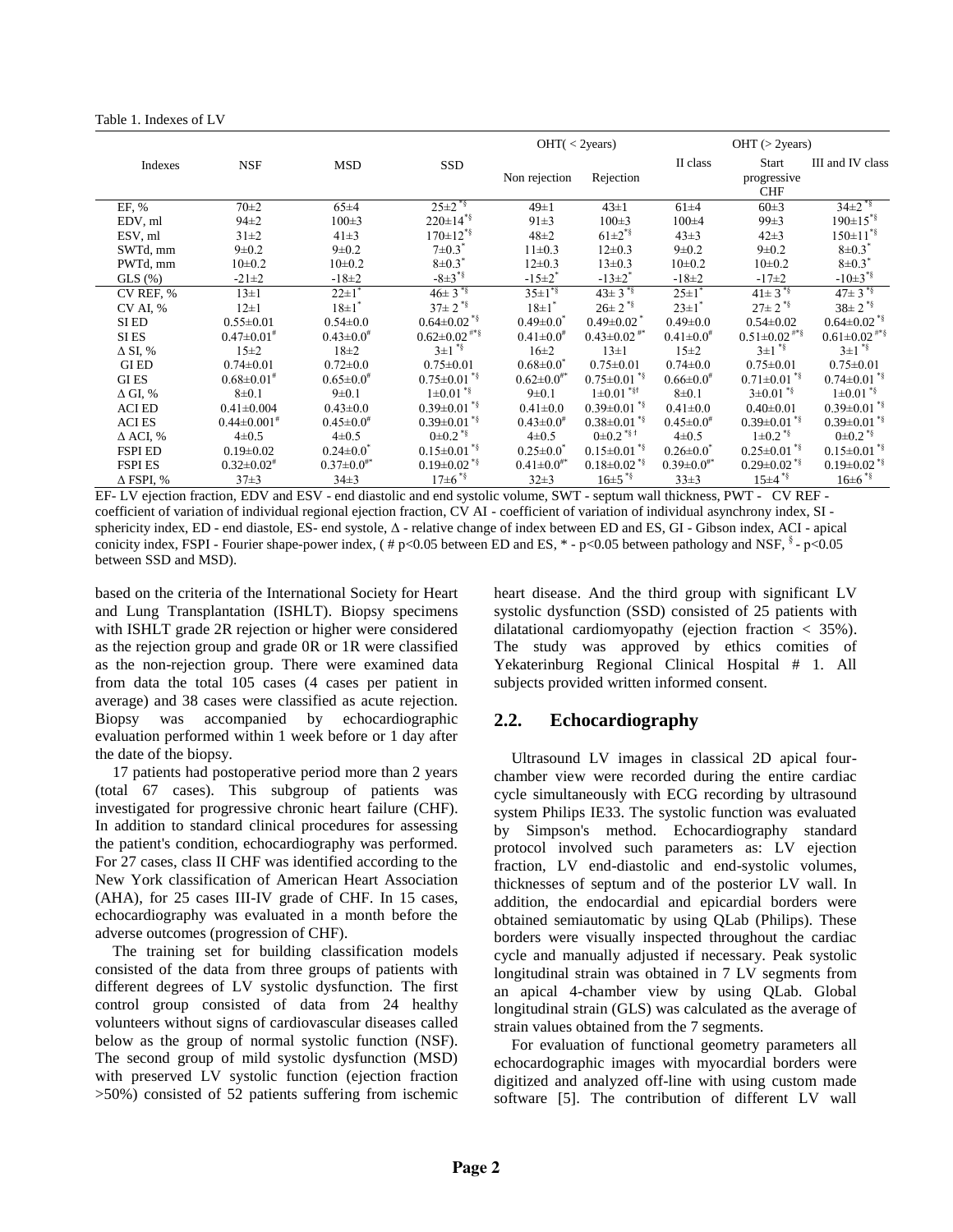

Figure1. LDA classification models. A) Model based on standard protocol. B) Model based on standard protocol and GLS. C) Model based on LV functional geometry parameters.



Figure 2. Scatterplot of canonical scores in HT patients which were reviewed for development of acute rejection. A) Standard protocol model; B) standard protocol and GLS model; C) LV functional geometry model.



Figure 3. Scatterplot of canonical scores in HT patients which were investigated for progressive CHF. A) Standard protocol model; B) standard protocol and GLS model; C) LV functional geometry model.

regions in global ejection fraction was evaluated by the computerized automatic analysis of the LV wall segmental kinetics. Internal LV sectors were obtained by segmental division of the LV image along the endocardial contour. The regional ejection fractions have been calculated as the maximal changes in sector areas during the cycle. Asynchrony of regional contractions was assessed by the fraction of the time to approach the minimal sector area (local systole) during the cycle in the duration of global systole. The coefficients of variation in the individual regional ejection fractions and in the asynchrony data for a patient were used as individual indexes of spatial and temporal heterogeneity in the LV wall regional function [5]. We assessed also several LV shape indexes: 1) conventional sphericity index; 2) Gibson index, which also characterizes a degree of shape

circularity; 3) apical conicity index which shows the degree of conical shape of the apical zone; 4) Fourier shape-power index showing the complexity of the LV shape as compared to the circle [5,6].

#### **2.3. Classification model**

We used linear discriminant analysis (LDA) to build classification models for evaluating state of transplant allograft. The first model was based on parameters from standard protocol (Table 1). The second model used standard echocardiography parameters and GLS. The third classification model was based on only LV function geometry indexes without using standard protocol characteristics(Table 1).

Statistical analysis was performed by SPSS 22.0. All